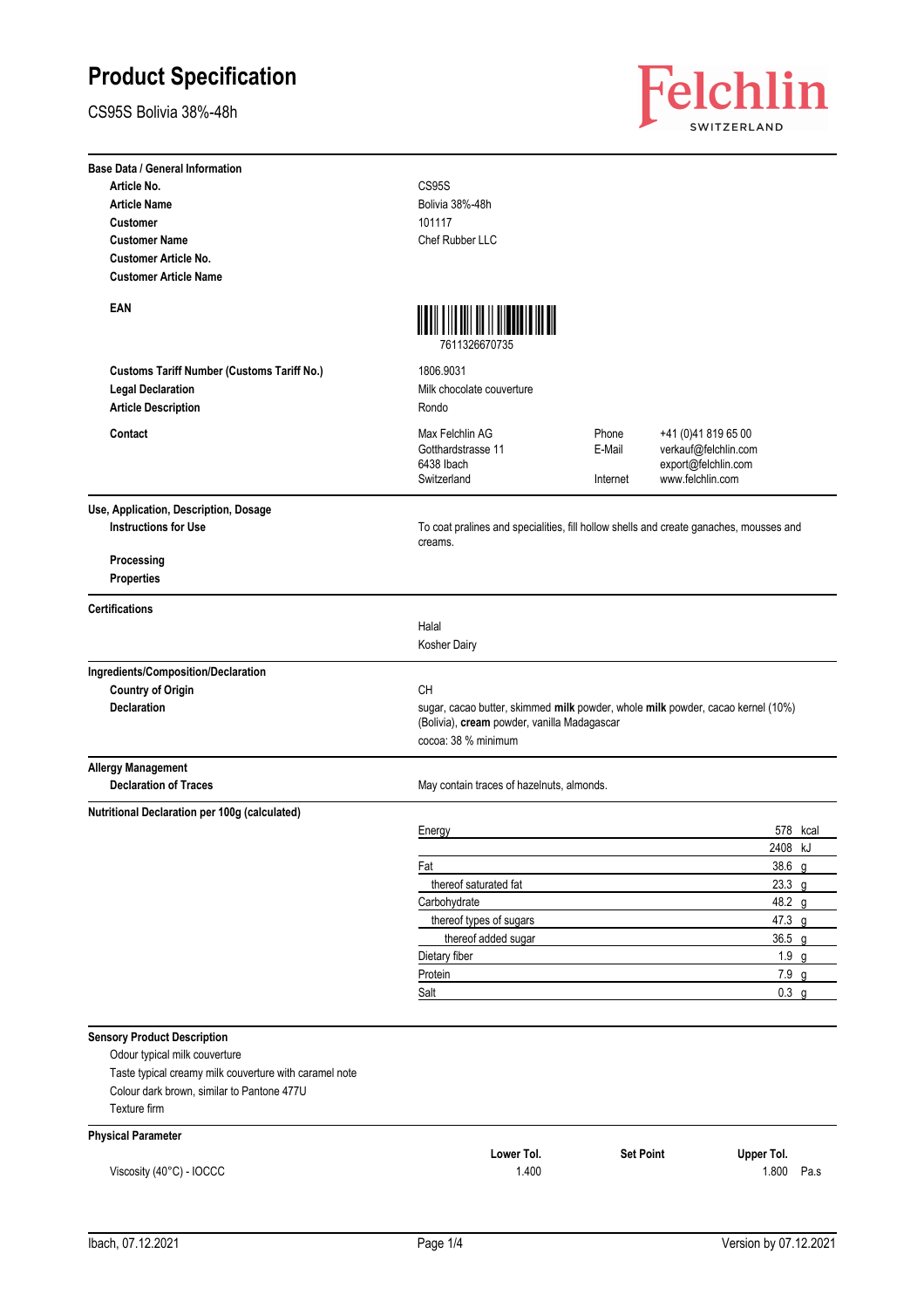### CS95S Bolivia 38%-48h



| Fineness                                                                                                                                                                                                                                                                                                                                                                                                                                                                                                                                                                                                                                                                                                                                                                                                                                                                                                                                                                          | 12.000     | 16.000           | 18.000     | mv    |
|-----------------------------------------------------------------------------------------------------------------------------------------------------------------------------------------------------------------------------------------------------------------------------------------------------------------------------------------------------------------------------------------------------------------------------------------------------------------------------------------------------------------------------------------------------------------------------------------------------------------------------------------------------------------------------------------------------------------------------------------------------------------------------------------------------------------------------------------------------------------------------------------------------------------------------------------------------------------------------------|------------|------------------|------------|-------|
| Cadmium milk chocolate couverture $\geq$ 30% total dry cacao solids                                                                                                                                                                                                                                                                                                                                                                                                                                                                                                                                                                                                                                                                                                                                                                                                                                                                                                               |            |                  | 0.300      | mg/kg |
| Microbiological Data                                                                                                                                                                                                                                                                                                                                                                                                                                                                                                                                                                                                                                                                                                                                                                                                                                                                                                                                                              |            |                  |            |       |
|                                                                                                                                                                                                                                                                                                                                                                                                                                                                                                                                                                                                                                                                                                                                                                                                                                                                                                                                                                                   | Lower Tol. | <b>Set Point</b> | Upper Tol. |       |
| Mesophilic aerobic bacteria (TPC) CFU/g ISO-4833-1                                                                                                                                                                                                                                                                                                                                                                                                                                                                                                                                                                                                                                                                                                                                                                                                                                                                                                                                |            |                  | 5000.000   |       |
| Enterobacteriaceae CFU/g ISO-21528-2                                                                                                                                                                                                                                                                                                                                                                                                                                                                                                                                                                                                                                                                                                                                                                                                                                                                                                                                              |            |                  | 100.000    |       |
| Escherichia coli CFU/g ISO-16649-2                                                                                                                                                                                                                                                                                                                                                                                                                                                                                                                                                                                                                                                                                                                                                                                                                                                                                                                                                |            |                  | 0.000      |       |
| Yeast CFU/g ISO-21527-1/2                                                                                                                                                                                                                                                                                                                                                                                                                                                                                                                                                                                                                                                                                                                                                                                                                                                                                                                                                         |            |                  | 100.000    |       |
| Mould CFU/g ISO-21527-1/2                                                                                                                                                                                                                                                                                                                                                                                                                                                                                                                                                                                                                                                                                                                                                                                                                                                                                                                                                         |            |                  | 100.000    |       |
| Staphylococcus aureus CFU/g ISO-6888-1                                                                                                                                                                                                                                                                                                                                                                                                                                                                                                                                                                                                                                                                                                                                                                                                                                                                                                                                            |            |                  | 100.000    |       |
| Salmonella CFU/25q ISO-6579-1                                                                                                                                                                                                                                                                                                                                                                                                                                                                                                                                                                                                                                                                                                                                                                                                                                                                                                                                                     |            |                  | 0.000      |       |
| Microbiological legend:<br>CFU/g: colony forming unit per gram<br>Aerobic mesophilic bacteria "0" corresponds to the detection limit 10 CFU/g<br>Enterobacteriaceae "0" corresponds to the detection limit 1 CFU/g (0-10 CFU qualitative detection limit at and above 10 CFU quantitative detectable)<br>$\overline{\phantom{a}}$<br>Escherichia coli "0" corresponds to undetectable / g<br>Yeast and mould "0" corresponds to the detection limit 20 CFU/g<br>Coagulase positive staphylococci "0" corresponds to the detection limit 100 CFU/g<br>$\overline{\phantom{a}}$<br>Salmonella "0" corresponds to undetectable in 25 g<br>Coliform bacteria MPN method "0" corresponds to undetectable in 2.22g<br>Osmotolerant yeast detection limit 10 CFU/g<br>$\overline{\phantom{a}}$<br>Enterococci detection limit 100 CFU/g<br>Listeria monocytogenes detection limit 10 CFU/g<br>Aerobic mesophilic etrangers bacteria detection limit 10 CFU/g<br>$\overline{\phantom{a}}$ |            |                  |            |       |
| Logistical Data (transport, storage, shelf life)                                                                                                                                                                                                                                                                                                                                                                                                                                                                                                                                                                                                                                                                                                                                                                                                                                                                                                                                  |            |                  |            |       |
| <b>Sales Unit</b>                                                                                                                                                                                                                                                                                                                                                                                                                                                                                                                                                                                                                                                                                                                                                                                                                                                                                                                                                                 | Carton     |                  |            |       |

| <b>Sales Unit</b>                      | Carton                            |
|----------------------------------------|-----------------------------------|
| <b>Gross Weight</b>                    | 6.350 kg                          |
| <b>Net Weight</b>                      | 6.000 kg                          |
| Volume                                 | $0.013$ m $3$                     |
| <b>Sales Unit per Pallet</b>           | 96                                |
| <b>Guaranteed Remaining Shelf Life</b> | 360                               |
| Shelf Life in Days                     | 540                               |
| <b>Storage Conditions</b>              | Cool and dry 8 - 18°C / 46 - 65°F |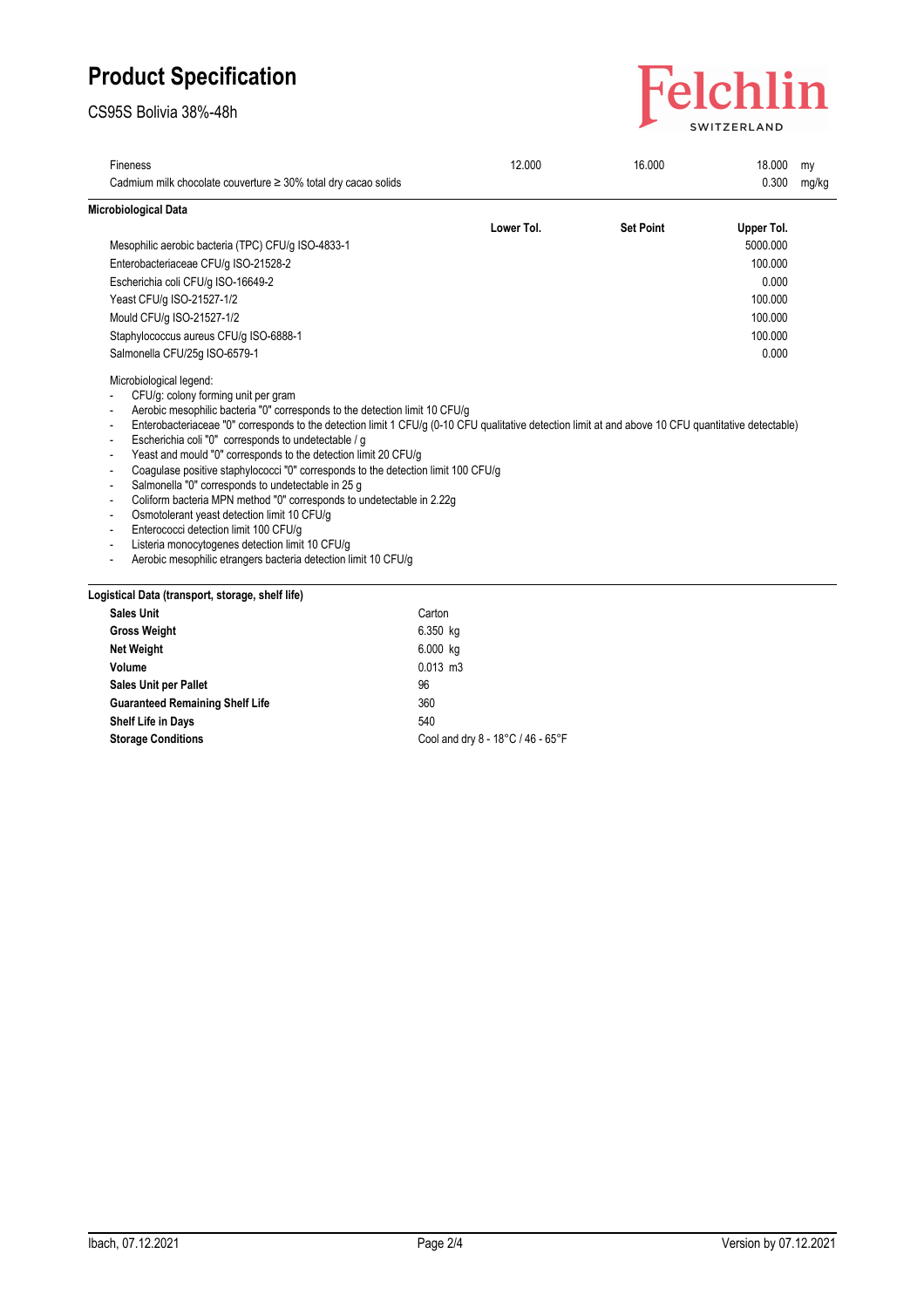CS95S Bolivia 38%-48h

| Conformity                 |                                                                                                                                                                                                                                                                                                                                                                                                                                                                                                                                                                                                                                                                                                                                                                                                                                                                                                                                                                                                                                                                                                                                                                                                           |
|----------------------------|-----------------------------------------------------------------------------------------------------------------------------------------------------------------------------------------------------------------------------------------------------------------------------------------------------------------------------------------------------------------------------------------------------------------------------------------------------------------------------------------------------------------------------------------------------------------------------------------------------------------------------------------------------------------------------------------------------------------------------------------------------------------------------------------------------------------------------------------------------------------------------------------------------------------------------------------------------------------------------------------------------------------------------------------------------------------------------------------------------------------------------------------------------------------------------------------------------------|
| <b>Legal Requirements</b>  | The supplied product complies with actual EU and Swiss legislation in regard to GMO:<br>• Regulation (EC) No. 1829/2003 on genetically modified food and feed of 22nd Sept. 2003<br>(and consolidated versions)<br>• Regulation (EG) No. 1830/2003 concerning the traceability and labelling of genetically<br>modified organisms and the traceability of food and feed products produced from genetically<br>modified organisms of 22nd Sept. 2003 (and consolidated versions)<br>. SR817.02 Food and Commodities Regulation from 16th December 2016 (LGV) (incl.<br>revisions)<br>• SR817.022.51 Regulation of the Federal Department of Home Affairs concerning<br>genetically changed Food (VGVL) from 23rd Nov. 2005 (incl. revisions)<br>• SR817.022.16 Regulation of the Federal Department of Home Affairs concerning<br>Information about Food (LIV) from 16th Dec. 2016 (incl. revisions)<br>The traceability for all GMO-free ingredients is guaranteed to their origin.                                                                                                                                                                                                                       |
|                            | The supplied product complies with actual EU and Swiss legislation in regard to pesticides<br>and contaminations including:<br>• SR817.021.23 Regulation of the Federal Department of Home Affairs concerning Maximal<br>Levels of Pesticides in or on Products of Plant or Animal Origin (VPHR) from 16th Dec. 2016<br>(incl. revisions)<br>• SR817.022.15 Regulation of the Federal Department of Home Affairs concerning Maximal<br>Levels of Contaminants (VHK) from 16th Dec. 2016 (incl. revisions)<br>• Regulation (EC) No 178/2002 laying down the general principles and requirements of food<br>law, establishing the European Food Safety Authority and laying down procedures in matters<br>of food safety of 28 January 2002 (and consolidated versions)<br>• Regulation (EC) No 1333/2008 on food additives of 16 December 2008 (and consolidated<br>versions)<br>• Council Regulation (EEC) No 315/93 laying down Community procedures for contaminants<br>in food of 8 February 1993 (and consolidated versions)<br>• Regulation (EC) No 396/2005 on maximum residue levels of pesticides in or on food and<br>feed of plant and animal origin of 23 February (and consolidated versions) |
| <b>Radiation Treatment</b> | The product has not undergone irradiation treatment                                                                                                                                                                                                                                                                                                                                                                                                                                                                                                                                                                                                                                                                                                                                                                                                                                                                                                                                                                                                                                                                                                                                                       |
| Nanotechnology             | The product is free of Nano technology                                                                                                                                                                                                                                                                                                                                                                                                                                                                                                                                                                                                                                                                                                                                                                                                                                                                                                                                                                                                                                                                                                                                                                    |
| <b>Conditions of Use</b>   | Felchlin Switzerland provides distribution partners access to detailed specifications to, for<br>example, assist with recipe calculations. Please treat this information as confidential and do<br>not distribute it unnecessarily such as publishing specification information in your sales<br>portfolios or on your website                                                                                                                                                                                                                                                                                                                                                                                                                                                                                                                                                                                                                                                                                                                                                                                                                                                                            |

Felchlin